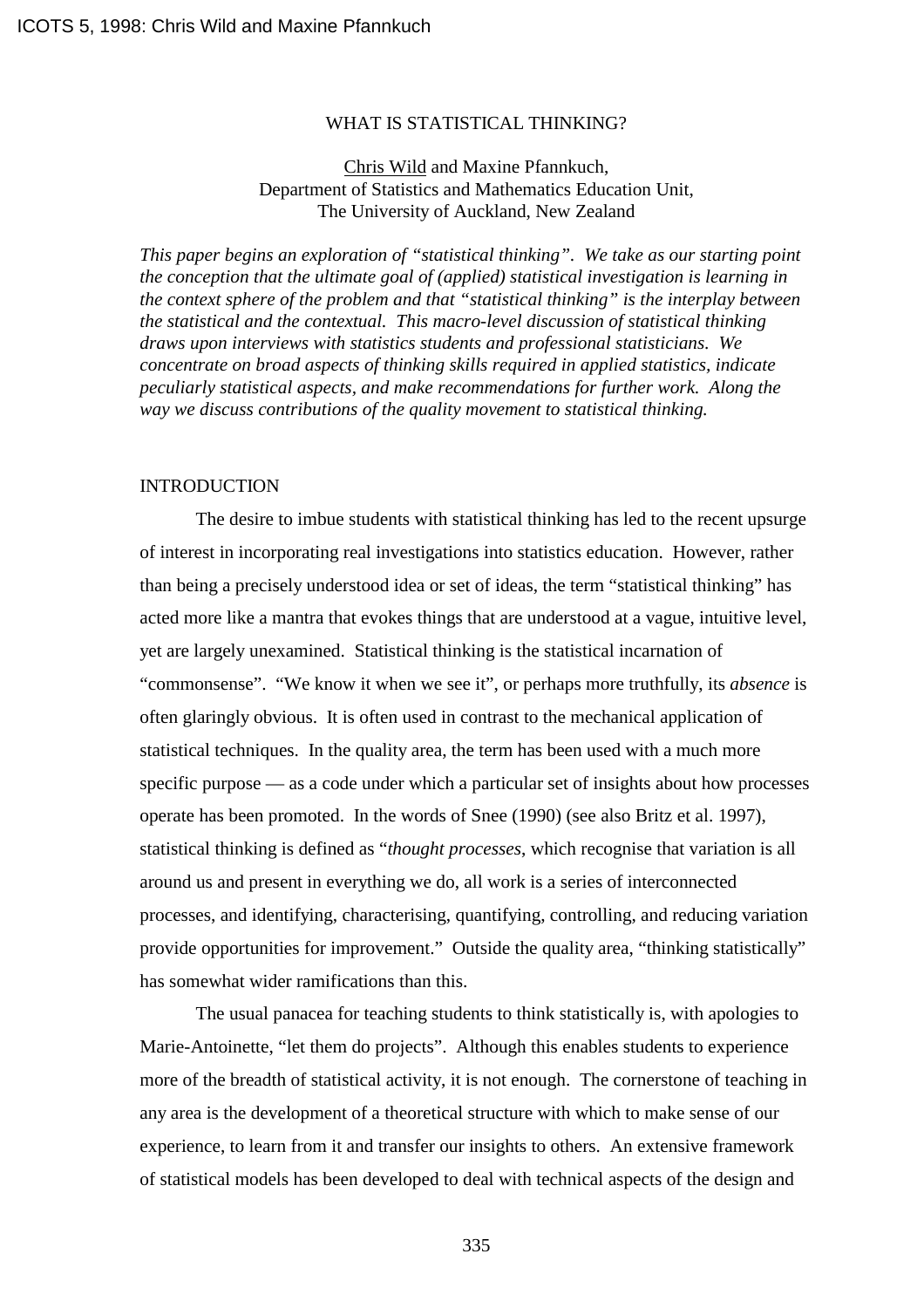analysis that are applicable once the problem and variables have been defined and the basic study design has been decided. An enormous amount of statistical thinking must be done, however, before we ever reach this stage. Even the interplay between data and context at the analysis stage — in which we continually shuttle between the statistical data sphere, where we go to find something out, and the context sphere where we return to ascertain the meaning of what we have seen — is simply not catered for. This is something we should begin to remedy.

The authors have begun trying to identify important elements from the rich complexity of statistical thinking. In addition to the literature and our own experience, our discussion draws upon intensive interviews with students of statistics and practising professional statisticians. This paper also highlights the contributions of the quality movement to this area. We have come to believe that the combination of process models (c.f quality improvement theory) with worry and trigger questions (systemise what you can, stimulate what you cannot) provides an excellent analytical environment for building models for statistical thinking.

#### CONCEPTION OF APPLIED STATISTICS

#### *The ultimate goal of statistical investigation is learning in the context sphere.*

The primacy of the problem-context domain must be recognised. Statistics is a servant discipline. Every problem an applied statistician works on is embedded in a larger problem, the "real problem". Surrounding this larger problem is a body of "context" knowledge. Statistical investigation is carried out because people deem their context knowledge insufficient for their desired uses, be it as a basis for decision making and action or simply for understanding. Statistical investigation is used to expand the context knowledge-base. Its goal is learning in order to produce an improved context-matter understanding. Learning (in general) is much more than collecting information, it involves synthesising the new ideas and information with existing ideas and information. The "statistical thinking" that interests us consists of the generic thinking processes which *should* take place where statistical methodology meets a real-world problem. We now map out a tentative overview of statistical thinking under 5 main headings: foundations; modes of thinking; attitudes or dispositions; constraints; and techniques. FOUNDATIONS OF STATISTICAL THINKING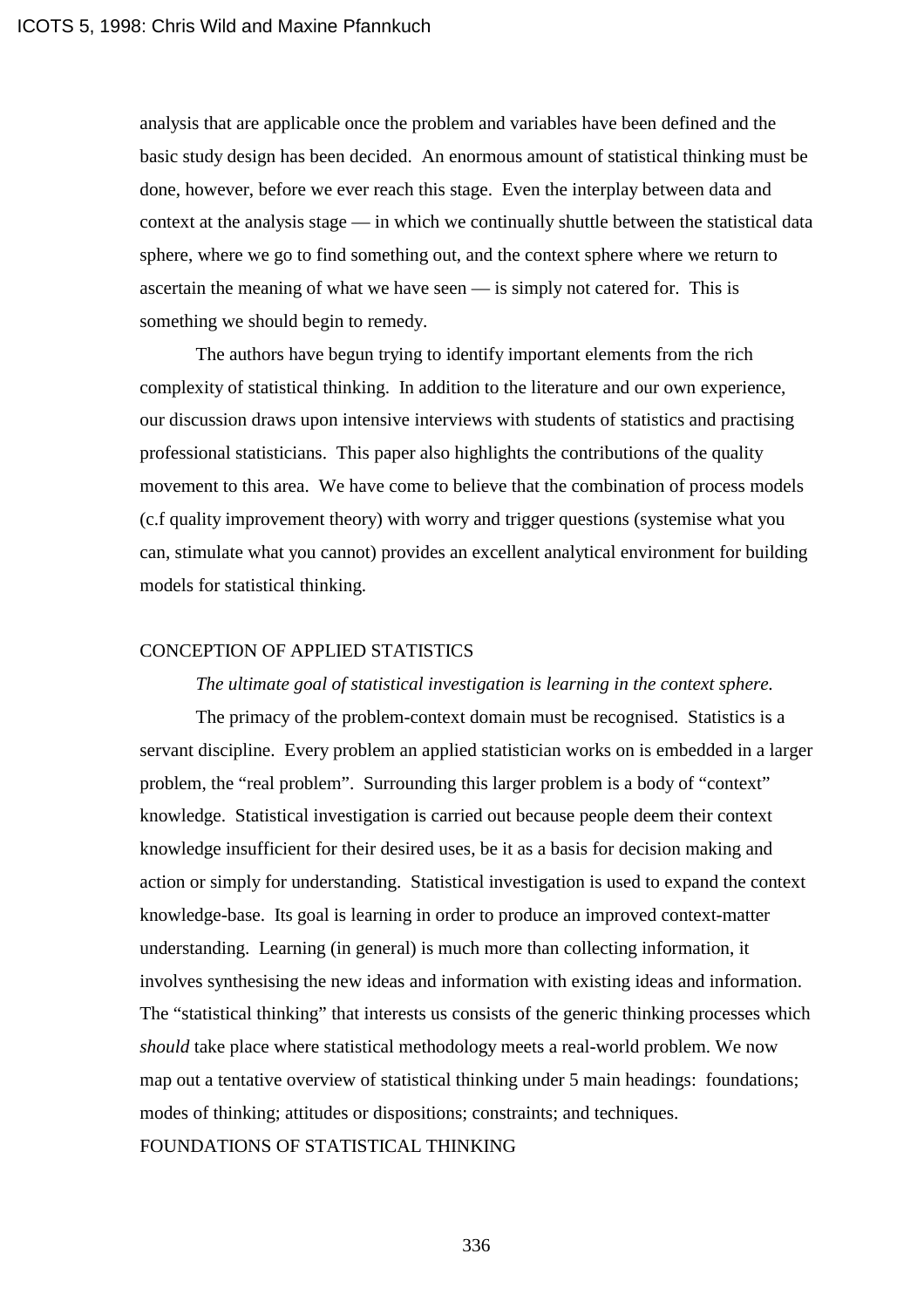We consider the following four elements as laying the foundations for "statistical thinking": taking account of variation; constructing and reasoning from models; having some knowledge base in both the statistical domain and the context domain; and synthesis or integration.

First, recognising of the role of variation (whether inherent or introduced by the observational process) and acting in a way that takes that variation into account, is what makes an activity "statistical". Although we do not have the space here, serious consideration of statistical thinking requires constructing a holistic high-level view of "statistical approaches" to variation. Second, our thinking is model based; we construct, adapt and enhance models and make deductions or predictions from them. Our formalised statistical models are a tiny subset of the models we use, as are the models of context-matter theory. We have a myriad of internal mental models of our own creation (largely subconscious) for how systems work and fit together. We extract and form "meaning" in terms of those models. Third, we need some statistical knowledge and some context knowledge to engage in statistical thinking. Finally, the raw materials on which statistical thinking works are statistical knowledge, context knowledge and the information in data. The thinking itself is the synthesis of these elements to produce implications, insights and conjectures.

## MODES OF THINKING

At any one time, the thinker will probably be involved in one of the following modes of thought. (There is some overlap between these modes.)

- Strategic (anticipating and planning)
- Interrogating (actively acquiring ideas and information)
- Noticing (registering ideas and information happened upon fortuitously)
- Describing (an early stage in understanding new information)
- Distilling and encapsulating
- **Interconnecting**
- Deducing
- Imagining (includes obtaining insights and conjectures)
- Judging/Evaluating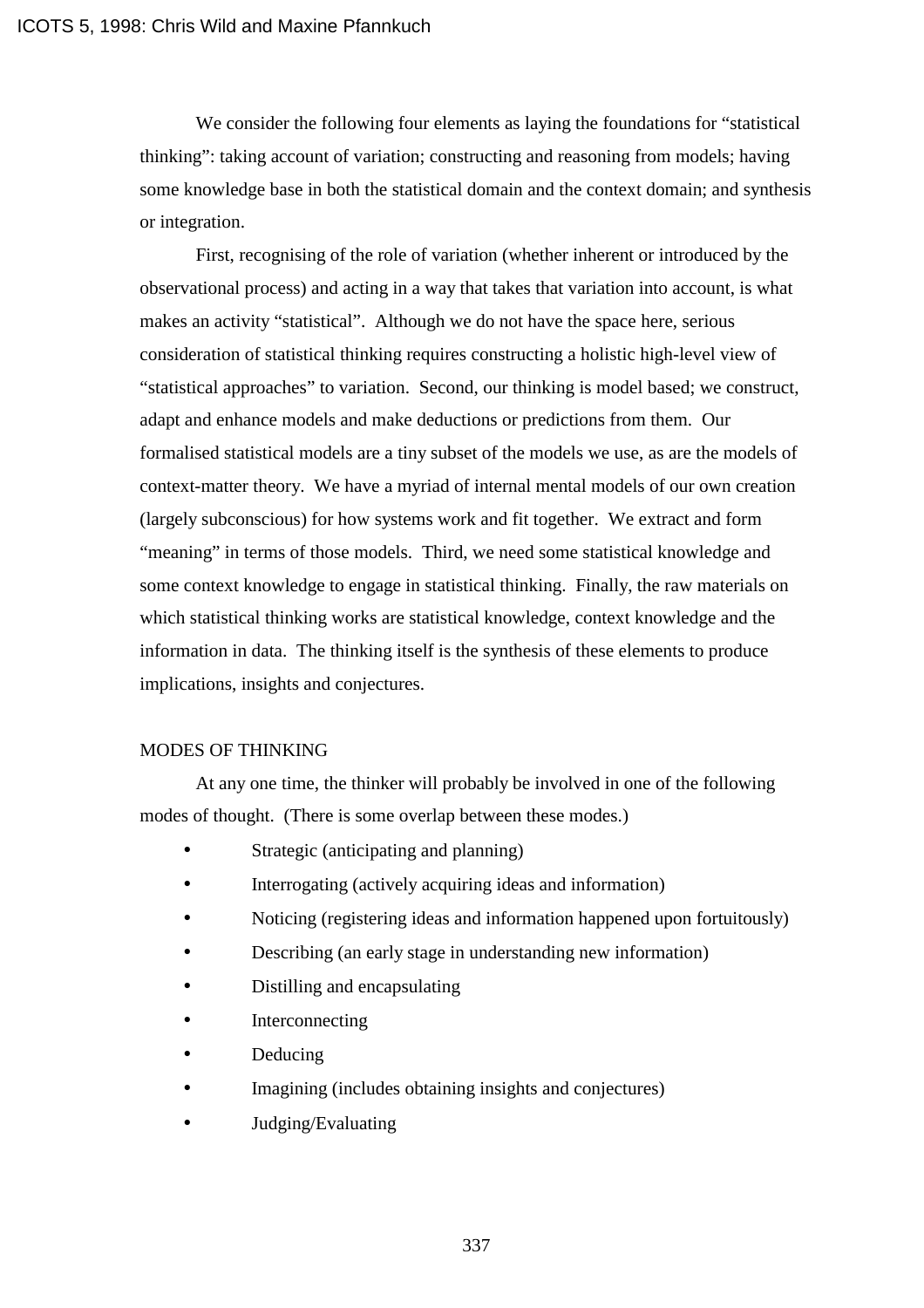*Interrogation* includes reading relevant materials and the questioning of oneself or others. We use it: to gather meaning; when critiquing ideas and information ("Does this make sense?"); and exploring possibilities. We *notice* variation, features of data (e.g. patterns and exceptions), little pieces of information or ideas that we come across by happenstance that may have a bearing on our problem. *Description* is an early stage in getting to grips with information. *Distilling and encapsulating* apply to both ideas and information. We try to extract essence from surrounding detail. *Interconnecting* consists of finding relationships between ideas and enlarging our mental models to encompass these interrelationships. It is the basis of understanding and the springboard for insight and conjecture, both of which we have filed under *imagination*. Important uses of imagination include forming mental pictures (models) of a situation when coming to grips with a problem, imagining what its dynamics might be and conjecturing causes for patterns in variation. *Deduction* allows us to explore the implications of our models and make predictions. We apply *judgement* to such things as the reliability of information, the usefulness of ideas, the practicality of plans, the "rightness" of encapsulation and all of the other decisions involved in model building.

There is a continual and complex shuttling going on between these modes of thinking at all stages of statistical cycle. Which modes are involved depend upon such things as whether one is currently trying to extend one's understanding, or to critique, or to generate new ideas for future use.

#### ATTITUDES OR DISPOSITIONS

Entry into thinking modes is affected by the following personal attributes which we have characterised as attitudes or dispositions: curiosity; scepticism; awareness; openness; a propensity to seek deeper meaning; and engagement. Curiosity prompts us to want to ask questions, to want to find out. Scepticism leads us to critique information, ideas and plans. Awareness helps us notice information and ideas pertinent to the problem when we happen upon them. Openness helps us to register and consider new ideas and information that conflict with our own assumptions. By a propensity to seek deeper meaning we mean not taking things at face value and being prepared to dig deeper. Finally, engagement refers to having some personal connection with the problem. In our experience, curiosity, awareness and the propensity to dig deeper automatically become intensified whenever we find a problem compellingly interesting or important.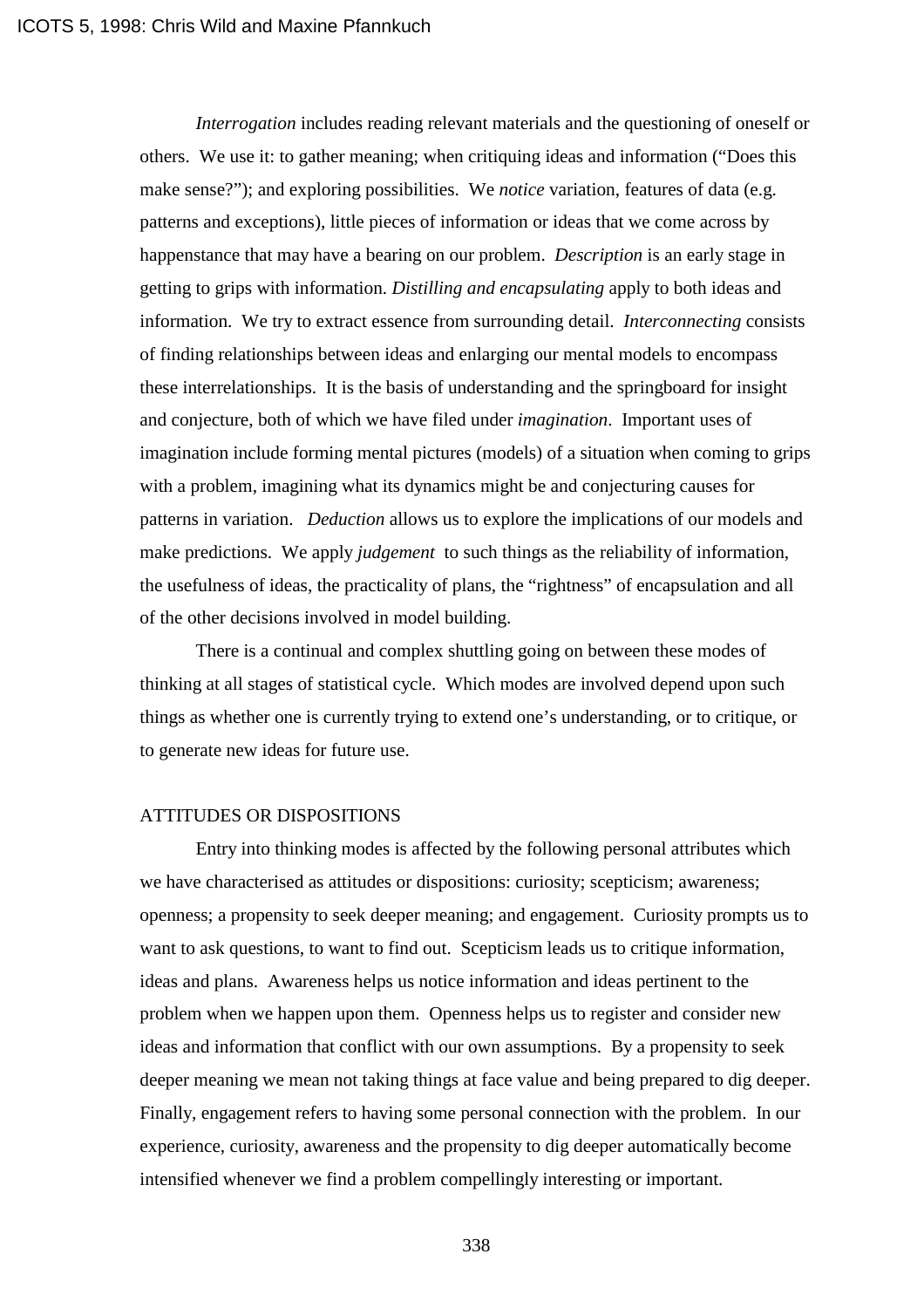One might ask whether these "attitudes" are innate or can be taught. We argue elsewhere that a great deal can be done for specific circumstances by ingraining appropriate "worry questions" and "trigger questions".

#### **CONSTRAINTS**

Many things constrain the depth and quality of thinking

- Knowledge and preconceptions
- Other personal Low levels of ability in the "thinking modes" above; low levels of the "attitudes" above; poor communication skills; a lack of perseverance or confidence
- Environmental —time, money and equipment; constraints imposed by clients

Successful problem solving involves bringing everything relevant that you know to bear on the problem, and often much of what you merely suspect. Ignorance is obviously a constraint. Unfortunately, much of what we think we know is not soundly based. The preconceptions, or false knowledge, can lead us astray in many ways by, for example, blinding us to possibilities and desensitising us to important information. This does not only happen at a personal level. One of the most time-honoured methods of approaching problems is to look for a similar problem and imitate the methodology. We follow "precedents". In applied research, this happens all the time and often the statistical methods of the precedents are inadequate. This brings us naturally into constraints imposed by clients. These run deeper than time-and-materials constraints. The problem territory tends to be mapped out and ring-fenced by the client. The client is often the chief source of context information so the statistician is not only constrained by the quality of communication and the extent of the client's knowledge, but will also tend to take on board the client's preconceptions. As the client is the final arbiter, the statistician is constrained by what the client can understand and accept. This can be strongly influenced by "precedents" and a number of psychological factors (discussed elsewhere). Real statistics is less about the pursuit of the "correct" answer in some idealistic sense than about doing the best one can within constraints.

# **TECHNIQUES**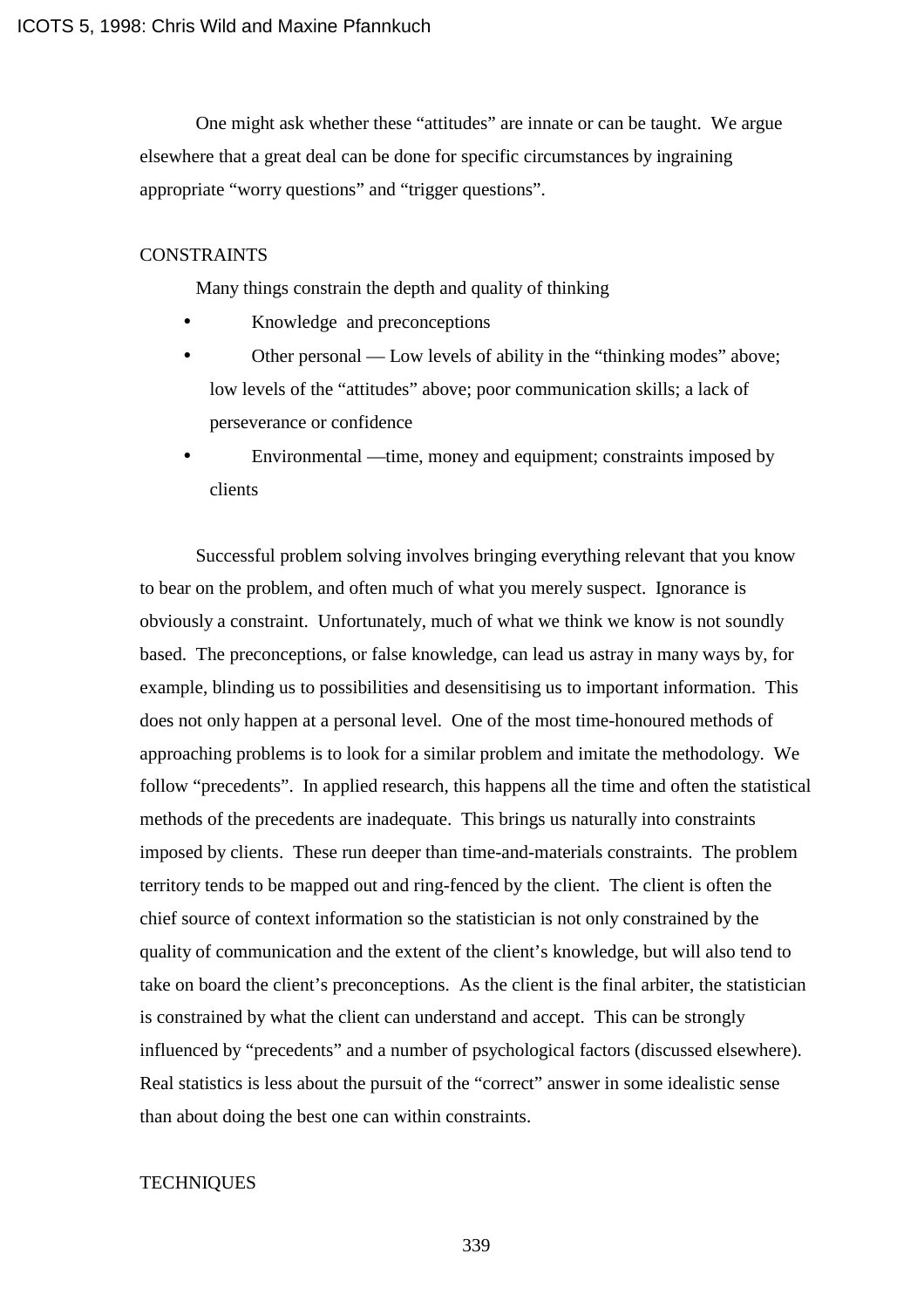The following elements are techniques used by thinkers:

- Using past experience with "similar" problems ("following precedents")
- Modelling and analytical toolboxes (e.g. process/system models, problem solving models, statistical models and tools of design and analysis)

"Toolboxes" is perhaps rather derogatory here. The conceptual dimensions of these systems also enrich the range of models that we can conceive of, thus helping us to understand the context.

## CONTRIBUTIONS FROM THE QUALITY MOVEMENT

The quality movement's definition of statistical thinking starts from the omnipresence of variation, something that statisticians we interviewed from other areas recognised, but only when prompted. Other areas of statistics failed to appreciate and enunciate variation as a unifying principle for statistics. However, the theme has been picked up from the quality area and is now gaining wider currency in statistics education (see Moore 1997). The quality definition also stresses the process model —the viewing of activities as interconnected processes. Each step of the process can itself be analysed, at the next level of detail, in terms of processes. All of the statisticians we interviewed stressed the critical importance to their work of "getting to grips with the problem." The process model and the associated diagrammatic tools (flow diagrams, cause-and-effect diagrams, etc) have provided the whole statistical profession with a powerful set of tools for analysing and "getting to grips" with real-world problems. A related tool is Joiner's 7- Step Process (see Joiner, 1994). This is a problem-solving model aimed at process improvement problems. Polya (1945) describes his well-known model for solving mathematical problems. Many people have found these models useful in finding solutions to process improvement problems and mathematical problems, but we should look beyond the specifics. The simple principle underlying these models is, *systemise what you can and stimulate what you cannot* (i.e. use trigger questions to stimulate thinking along desired directions). This combining of process models and trigger questions provides a modelling framework for improving higher-level statistical thinking of enormous untapped potential. The last element of the quality movement's definition of statistical thinking highlights some of the ways in which statisticians deal with variation and addresses the role of variation in the particular context of process improvement.